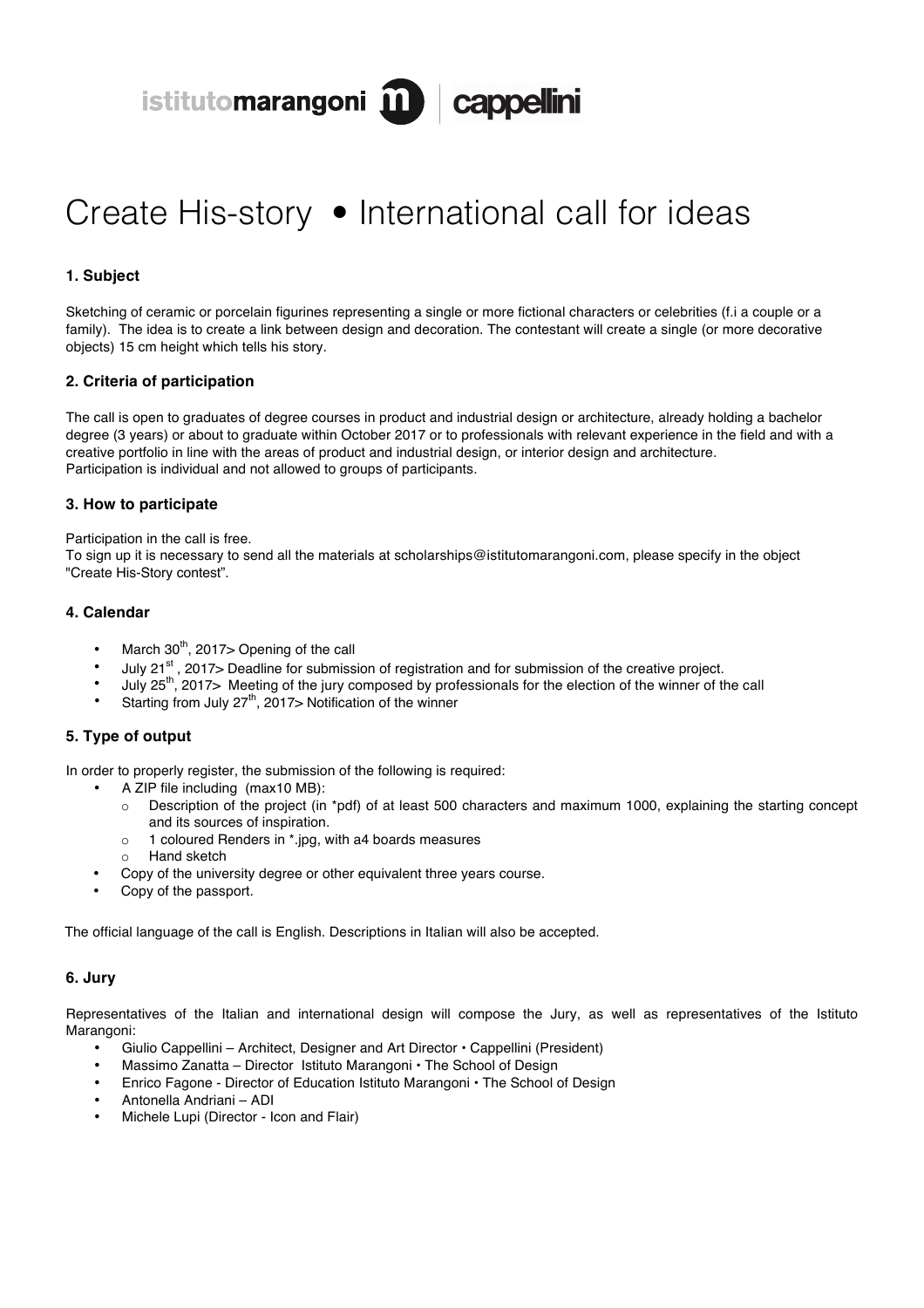

#### **7. Evaluation criteria**

- Consistency with the objective
- Innovative proposal
- Validity of the solution from an esthetical, as well as functional point of view
- Quality performance of the outputs
- Capacity of synthesis and clarity in the exposure of the concept

### **8. Prize**

The winner of the call will be awarded a scholarship of 100% of the tuition fee of the Master on Product Design & Furniture that will be held at the School of Design of the Istituto Marangoni, in Milan, during the academic year 2017/2018. The firm Cappellini will sponsor the scholarship.

#### **9. Results and publication**

The winner of the call will be announced, at the end of the selection made by the Jury, through e-mail and telephone. The final project and the final news will be published on the website of the Istituto Marangoni.

The selected participant for the scholarship shall confirm his/her interest in the scholarship within 7 days, after that time the scholarship will be considered as expired and will be reattributed.

#### **10. Rights and use of the delivered outputs**

Participants agree to transfer to the Istituto Marangoni S.r.l., in Milan, Via Verri 4 (Tax Number 09447270159) the right to use the project and the product that will be, where applicable, implemented as a consequence of the project, the right to use any output delivered for the participation to the international call for ideas "Create His-Story", as well as all the materials connected to the projects and delivered, including the drawing of the project, the sketches, the samples, the models, the tests and the video and photo materials. The Istituto Marangoni reserves the right to commercial use or publication or free exposure of the projects received, in the form and manner deemed most appropriate: the participants shall also authorize the Istitituto Marangoni S.r.l. to use the documents received for promotional purposes and in the manner deemed most appropriate. The participants, joining the international call for ideas "Create His-Story" declare that the promoters of the initiative cannot be subject to any claim resulting from such use. In any case, the participants agree to relieve the promoters from any liability toward third parties.

#### **11. Liability**

Participants agree the following rules on intellectual property rights and industrial property rights in relation to the projects delivered to the promoters of the call.

- They guarantee and ensure that the outputs are their original work and have not been entirely nor partially copied or substantially from any other work, source or material and that, as to their knowledge, they do not infringe any copyright of any third party;
- In the case of a copyright or other intellectual property carried out in their outputs or whether a part of it belongs to a third party, they guarantee and ensure that they have requested the permission and/or authorisation to transfer to the Istituto Marangoni S.r.l. that output, and that in any case, they undertake to relieve the Istituto Marangoni S.r.l. from any liability for the use of material as of paragraph a) that is developed, designed and/or produced by third parties.

#### **12. Indemnity**

By participating to the call, the designers agree to absolve and indemnify the promoters from any negative consequence resulting from the infringement of the rules provided by article 11 and, more generally, from any negative consequence resulting from the use of the projects.